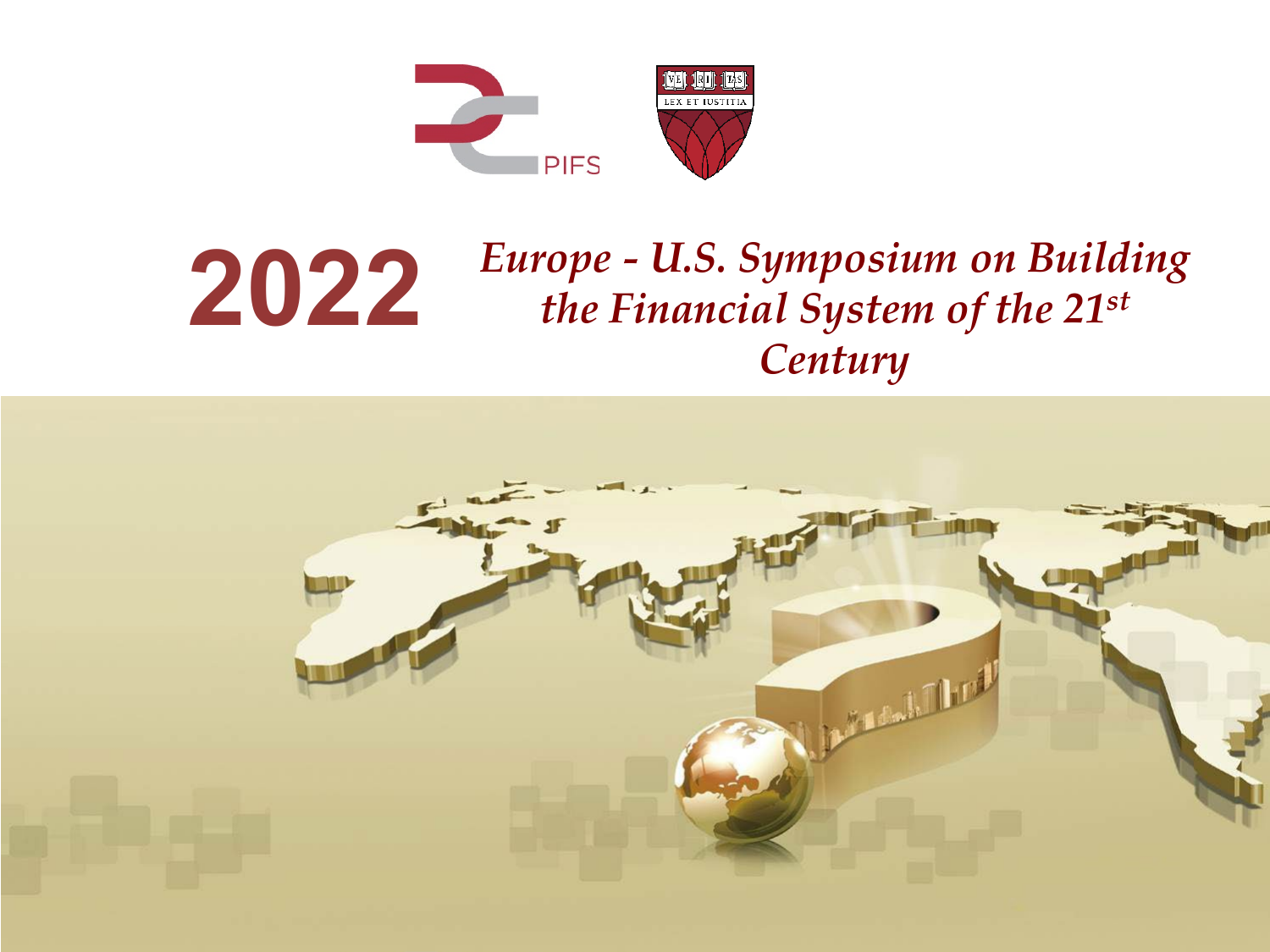

# Sustainable Finance: Capital Markets and the Banking System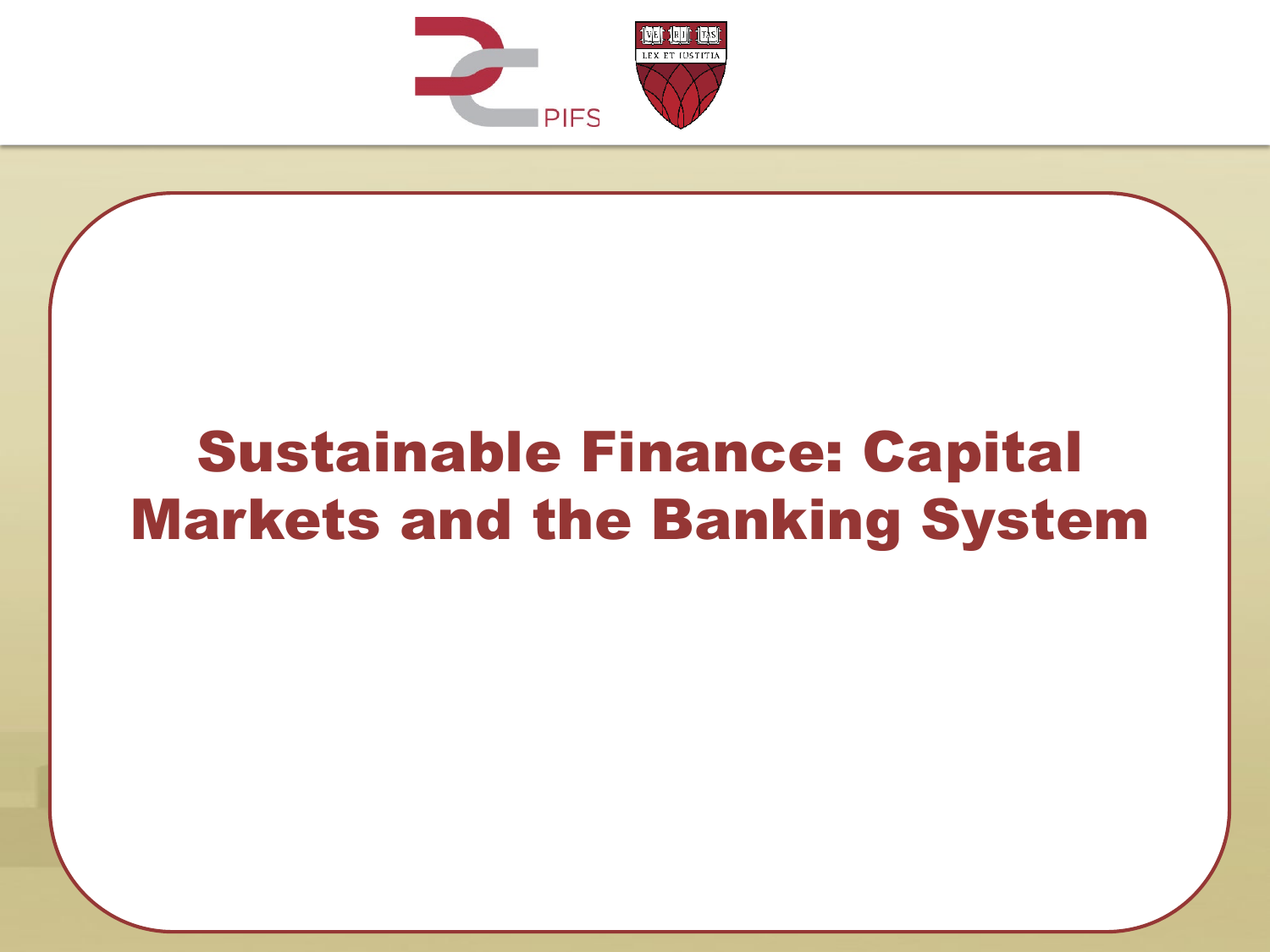

## What is the nature of the climate challenge?

- Systemic risk
	- Predictions of catastrophic change to agriculture, habitability, extinctions
	- Could lead to widespread damages wildfires, hurricanes, flooding
	- Massive stranded assets
	- Delayed response will make both climate change and eventual responses more severe
- Endemic condition
	- Large-scale change, but over the space of decades
	- We've seen large-scale gradual change before industrial revolution
	- Technological change and investment will respond to changed incentives
	- Financial institutions will act in their own interests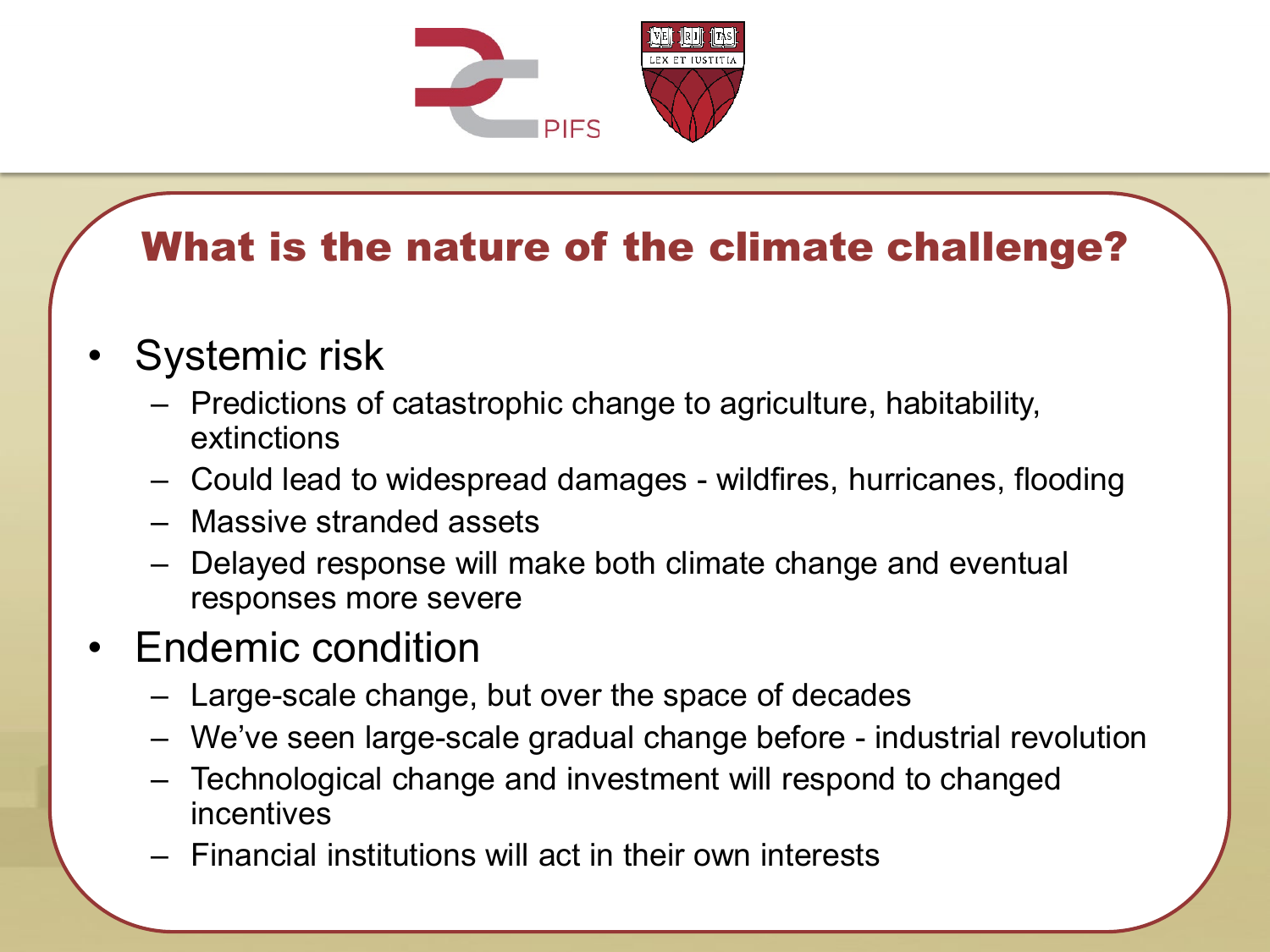

#### Approaches to addressing climate change

- Risk mitigation vs industrial policy
	- US focused on financial risk mitigation and "nudges"
	- EU looking to directed lending green:brown ratios, mandates, etc.
	- Investment ≠ innovation which are called for?
	- Do governments need to insure transition risk?
- Where does prudential bank regulation fit with overall policies?
	- Challenges of forward-looking scenario analysis
	- Role of carbon markets, regulation, subsidized R&D and infrastructure
	- Is bank regulation a substitute or a complement?
- Widespread agreement on importance of disclosure and data
	- Are measures and metrics up to the task?
	- Challenges: greenwashing, arbitrary taxonomy definitions
	- Does disclosure change behavior? At what cost?
	- Do investors care? Scope 1, 2, 3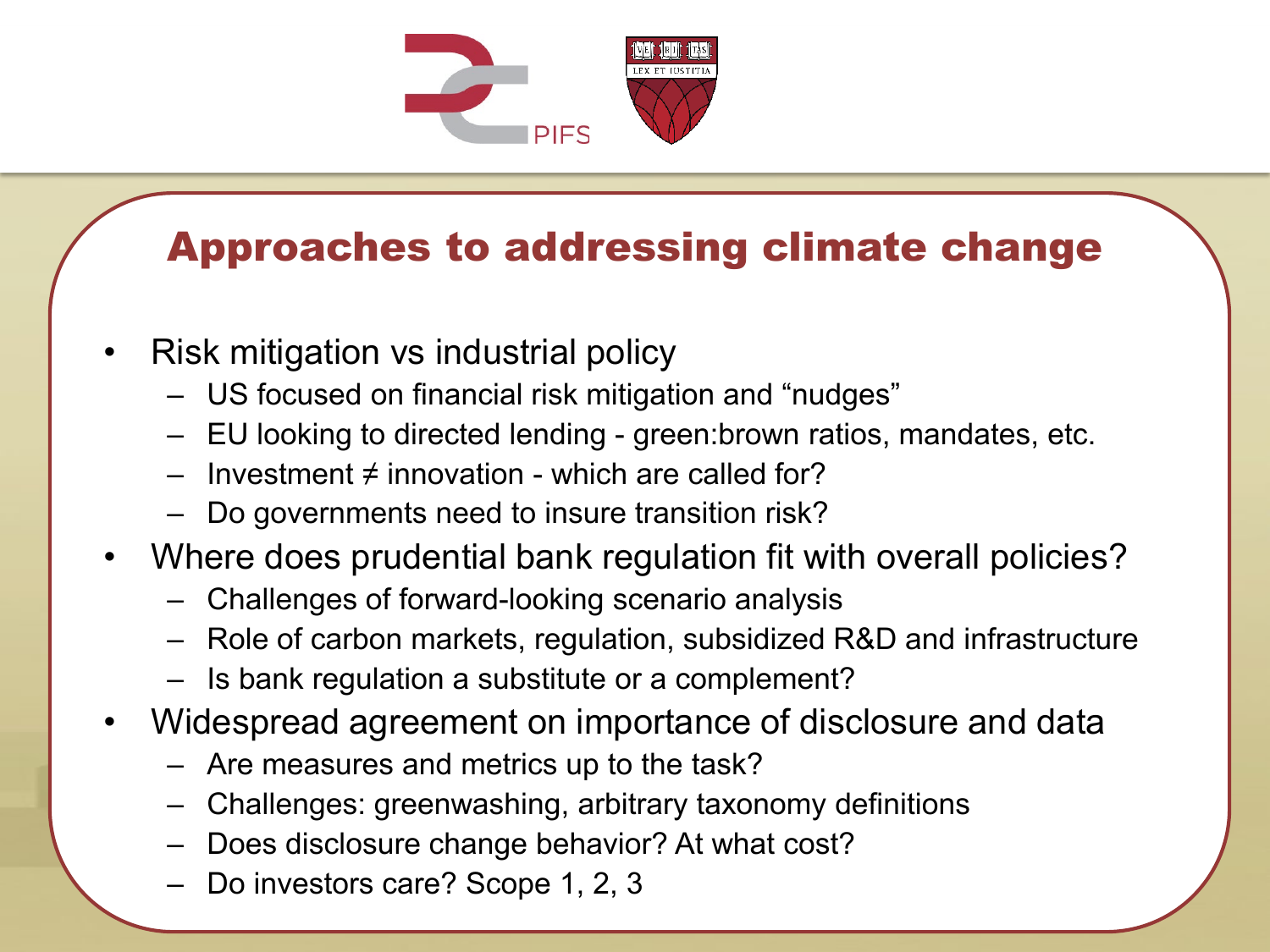

# Managing climate risk

- Will regulation just shift risk to less regulated entities?
	- From banks to markets
	- From public to private markets
	- Onshore to offshore
	- How far should we extend the regulatory perimeter?
- Climate and ESG classification considerations
	- Relationships between asset managers and credit rating agencies
	- Benchmarking and arbitrary definitions can lead to rapid movements of funds in and out of equities and debt markets
- Political risks
	- Is policy change the biggest risk?
	- Is the bigger danger underreaction or overreaction?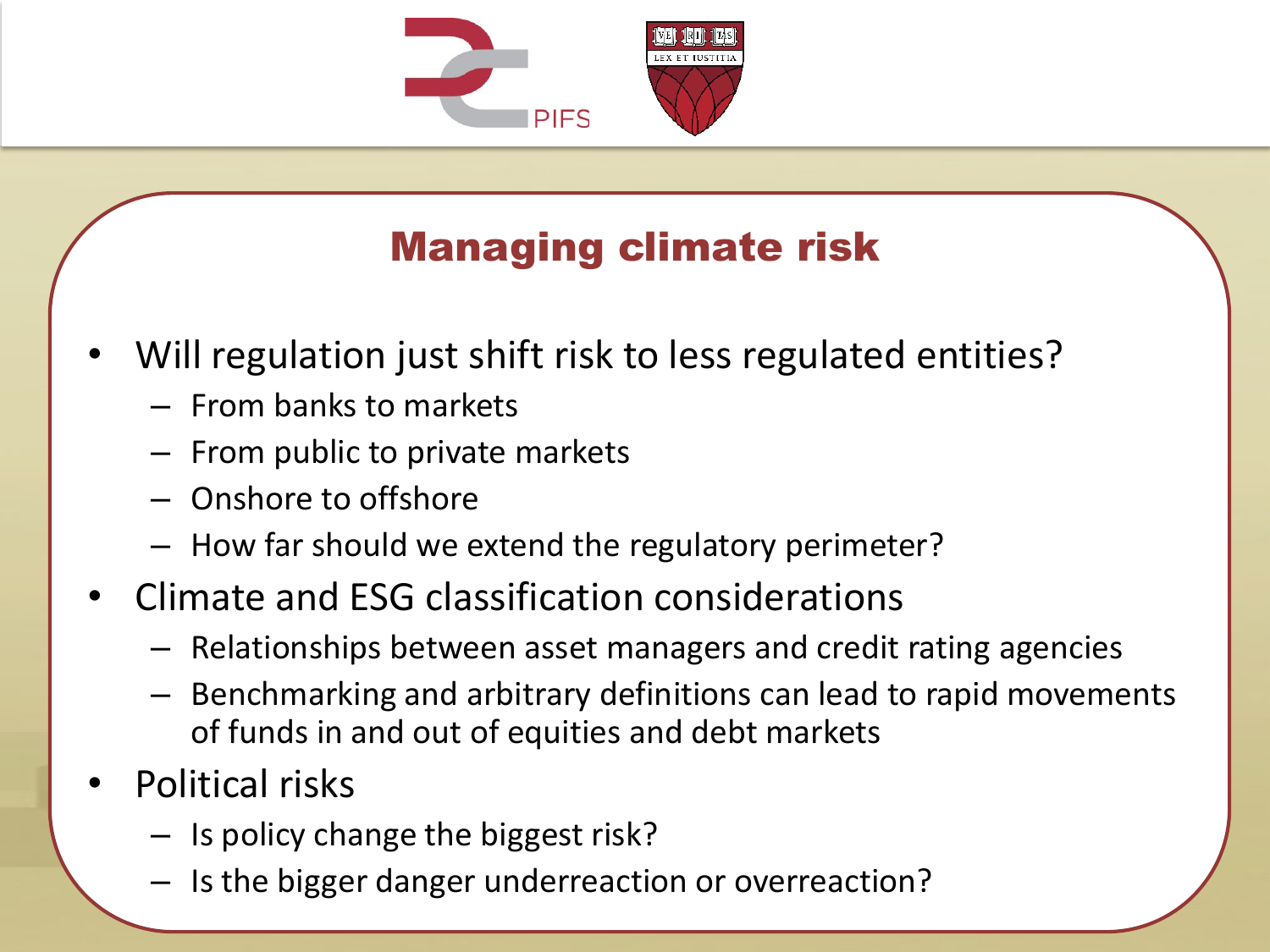

### International cooperation for sustainable finance

- Who should make standards?
	- Official actors IOSCO, Basel Committee, FSB
	- Governments EU, US, China, India?
	- Non-governmental IFRS, SASB, Climate Action 100+
- Future of ISSB
	- Will it be incorporated into IFRS reporting standards?
	- Will it be widely accepted and implemented?
- EU as front-runner
	- Will the rest of the world follow?
	- US as alternative
	- Developing countries may have a veto
	- Fragmentation of standards likely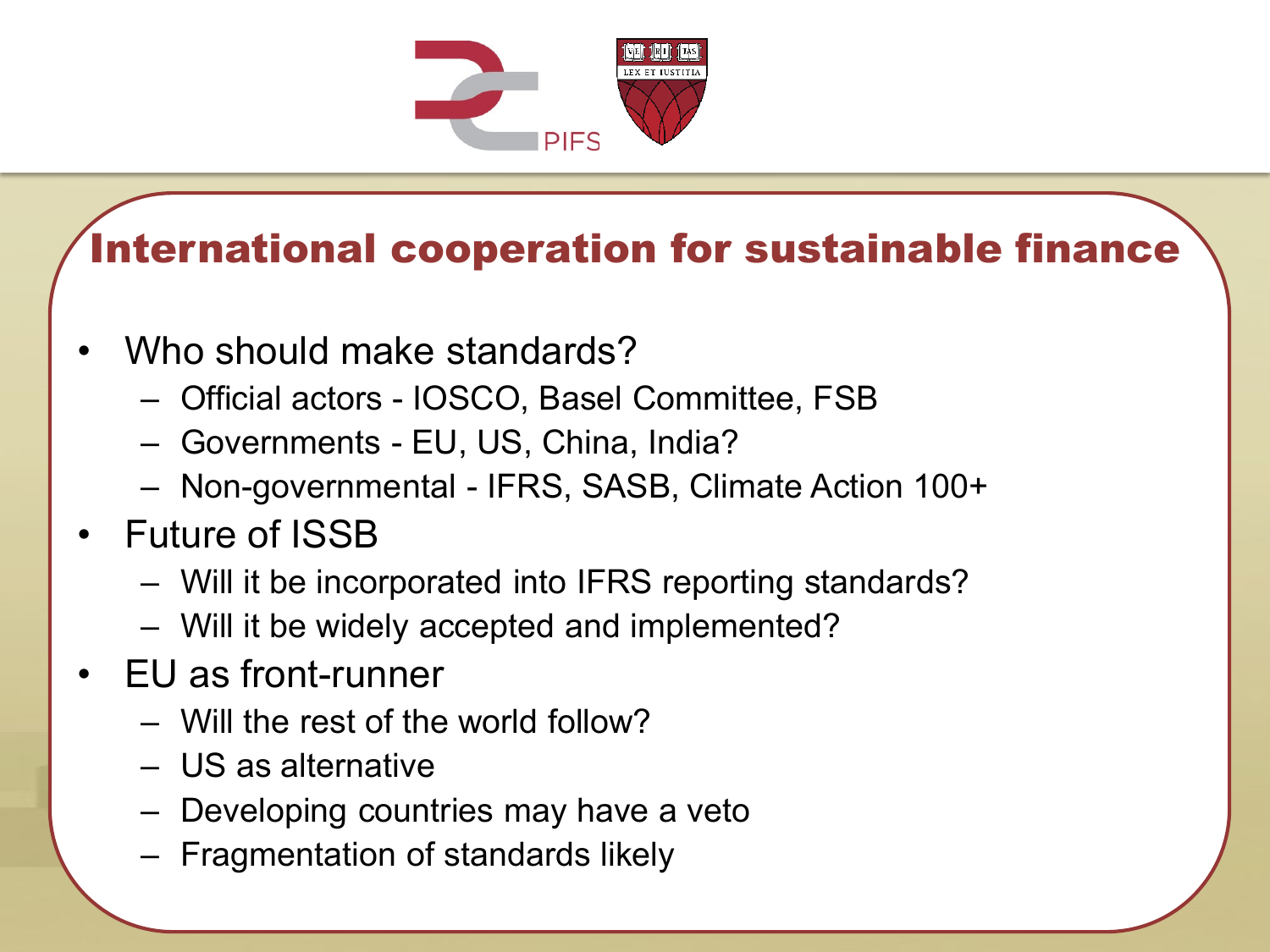

# The Future of Capital Markets: Policy Issues in Primary and Secondary Markets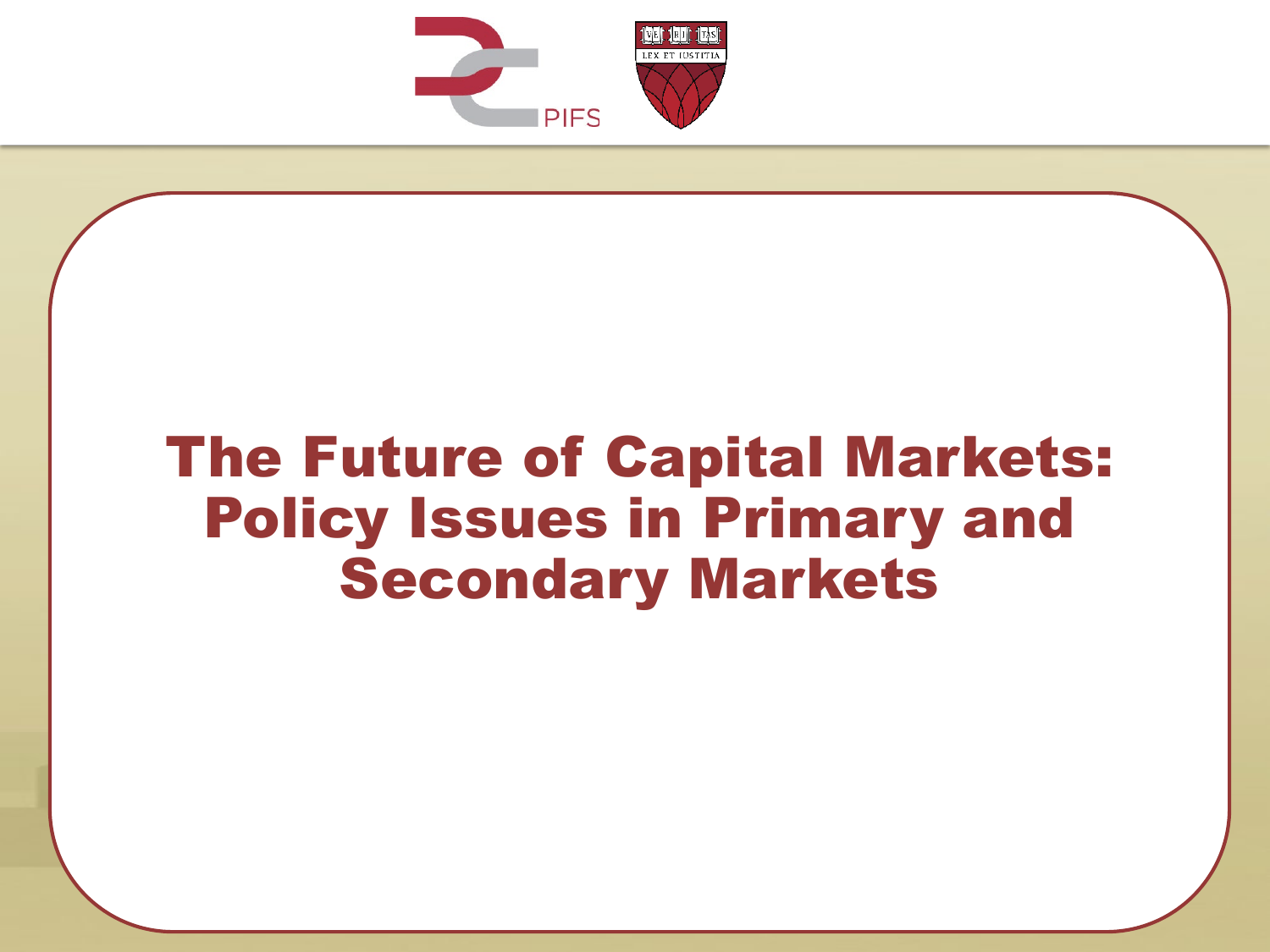

## Are capital markets really resilient?

- Effective management of March 2020 crisis
	- Post-GFC regulations allowed banks to remain active participants
	- Some NBFIs contributed to liquidity
		- ETFs, pension funds, insurers
- Challenges to market liquidity and resilience
	- Ability of national regulators to manage global markets in question
	- Counterparty risk
	- Settlement uncertainties
	- Private markets
	- Must improve venue resilience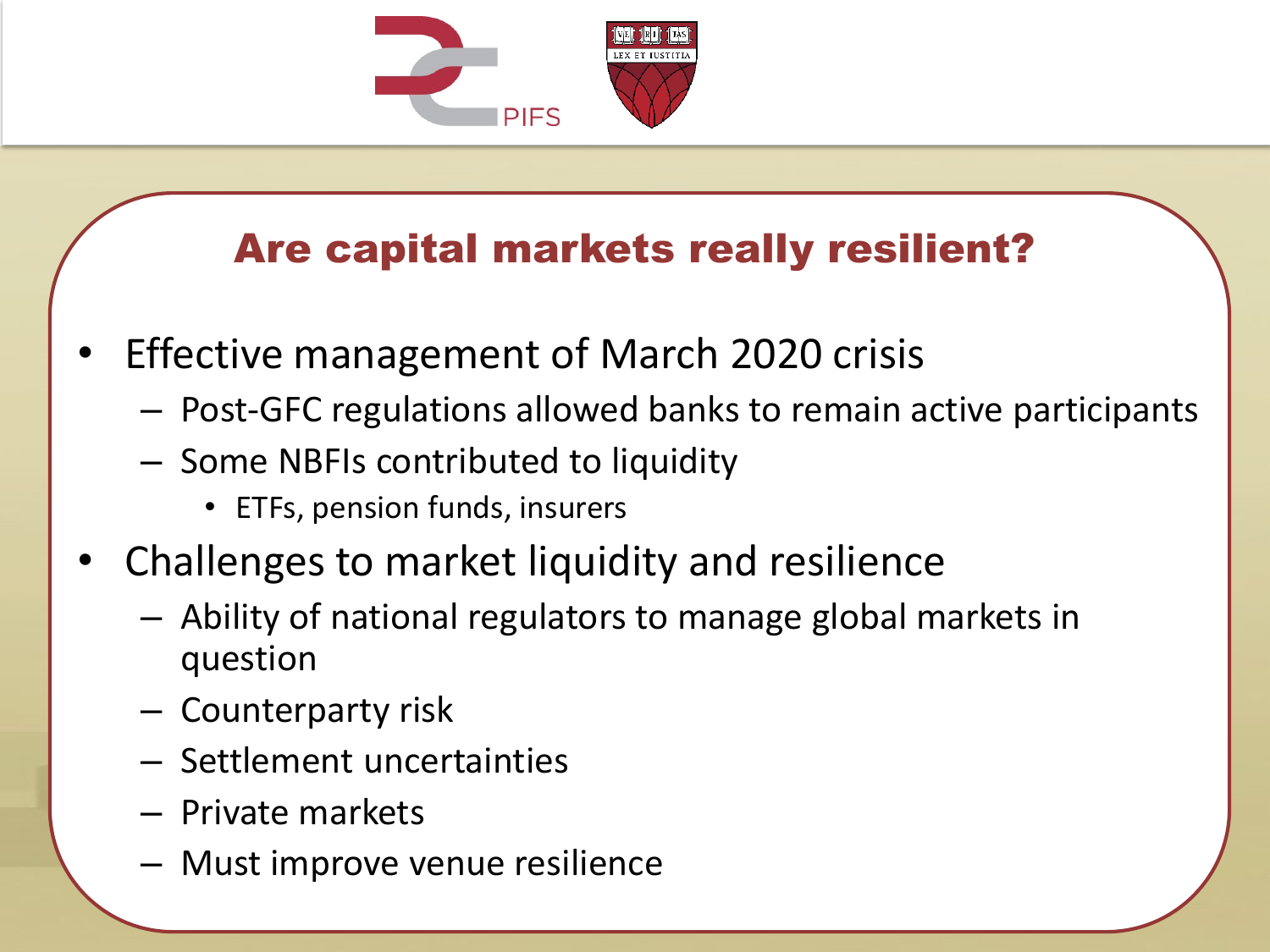

# Challenges to market liquidity

- Massive growth in public and private debt markets
- Supplemental leverage ratio
	- "Poster child for adverse effects of bank regulation on capital markets"
	- US gold-plating has effectively created 5% SLR
	- If it's not reformed, could damage Treasuries markets
	- Does it make sense to apply SLR to former investment banks?
- Other regulatory issues
	- CCAR does it require too much capital?
	- US GSIB surcharge methodology punishes capital market activity
	- Volcker Rule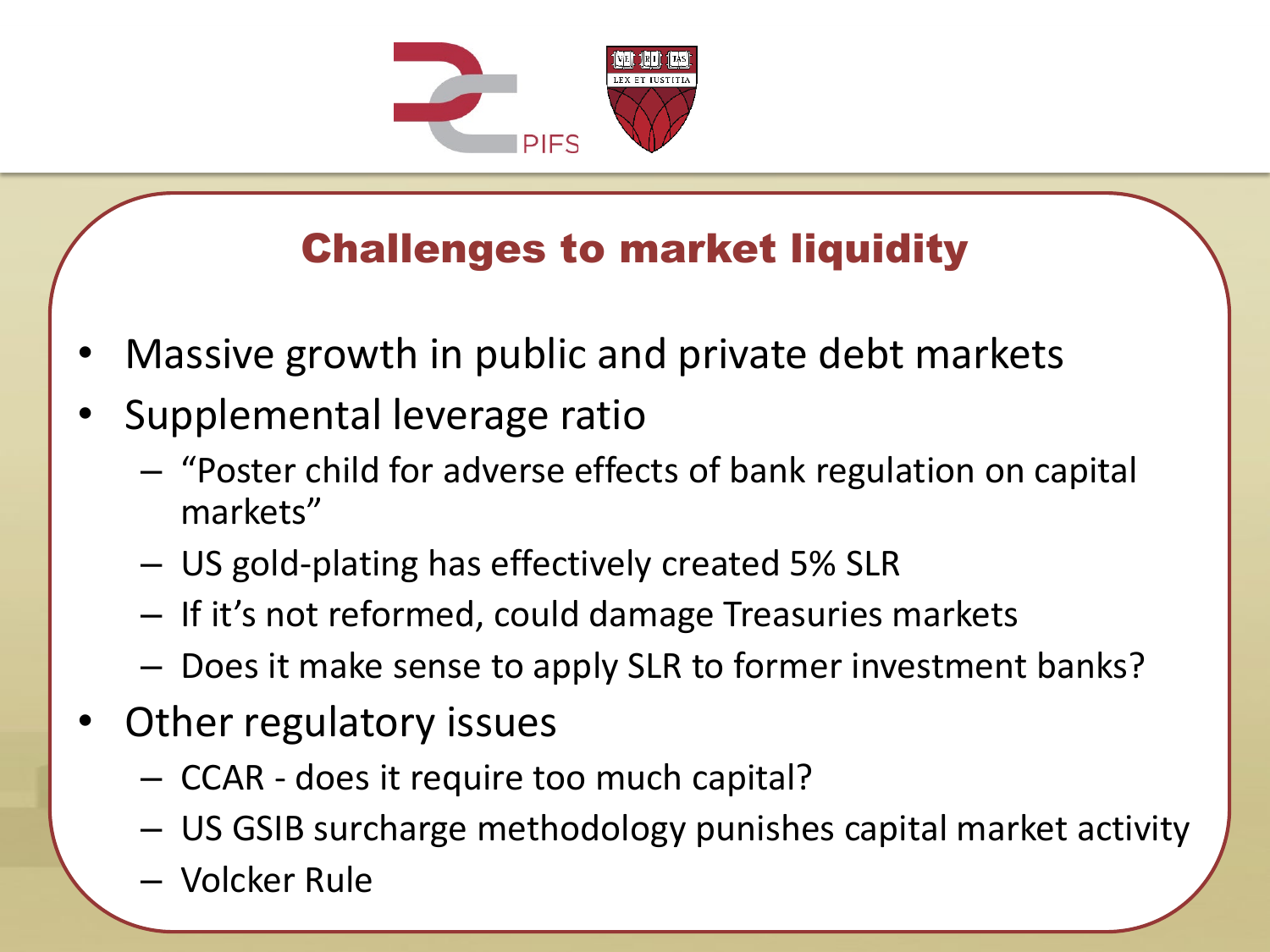

# Potential causes of runs and liquidity freezes

- **Crypto** 
	- Right now, links to the financial system are limited
	- Stablecoin as potential avenue for contagion to financial system
		- Asset-backed stablecoins as unregulated MMF
		- Algo stablecoins not connected but potentially dangerous
	- Can we keep these systems separate?
		- ECB seeks to exclude new players, while US seeks to incorporate in existing system
- Private markets?
	- Lack of visibility, rising leverage
	- How to understand links to public?
- Commodities markets (LME nickel run)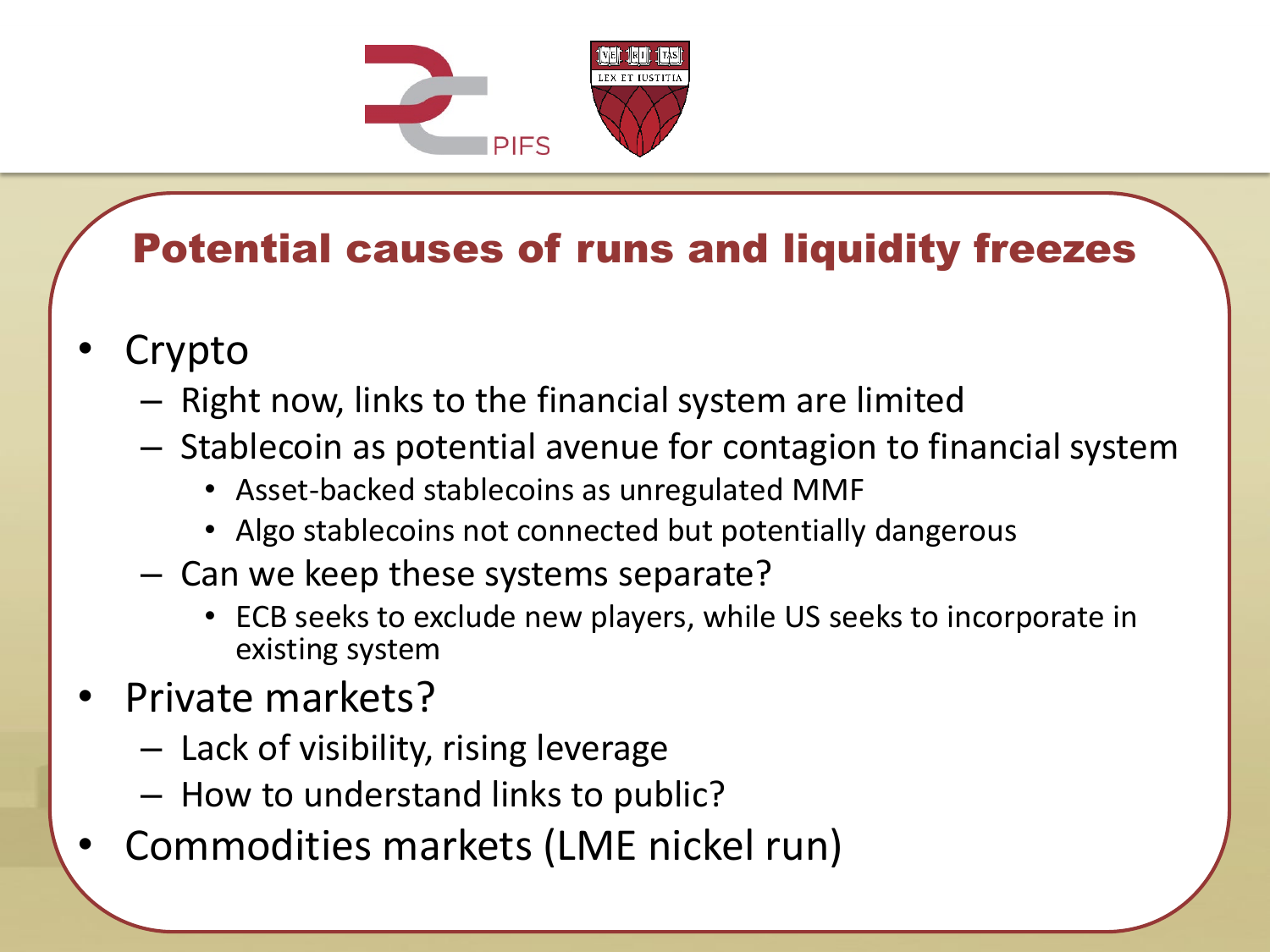

#### Global issues

- Dash for dollar liquidity
	- Pandemic sparked dollar funding crunch, esp. for offshore holders
	- EMs are particularly endangered
	- Rising interest rates worsen dash and increase probability of solvency crises
- Role of the Fed
	- Global lender of last resort
	- Moral hazard and TBTF
		- Does each rescue sow the seeds of the next crisis?
	- Need more resilient liquidity mechanisms in global dollar market
		- FIMA reserve repo facility can help
	- How to tell if problem is liquidity or solvency?
- Political crisis?
	- Rising populism and resentment of financial and governmental actors
	- Difficulty of legislation is shifting policy to regulatory agencies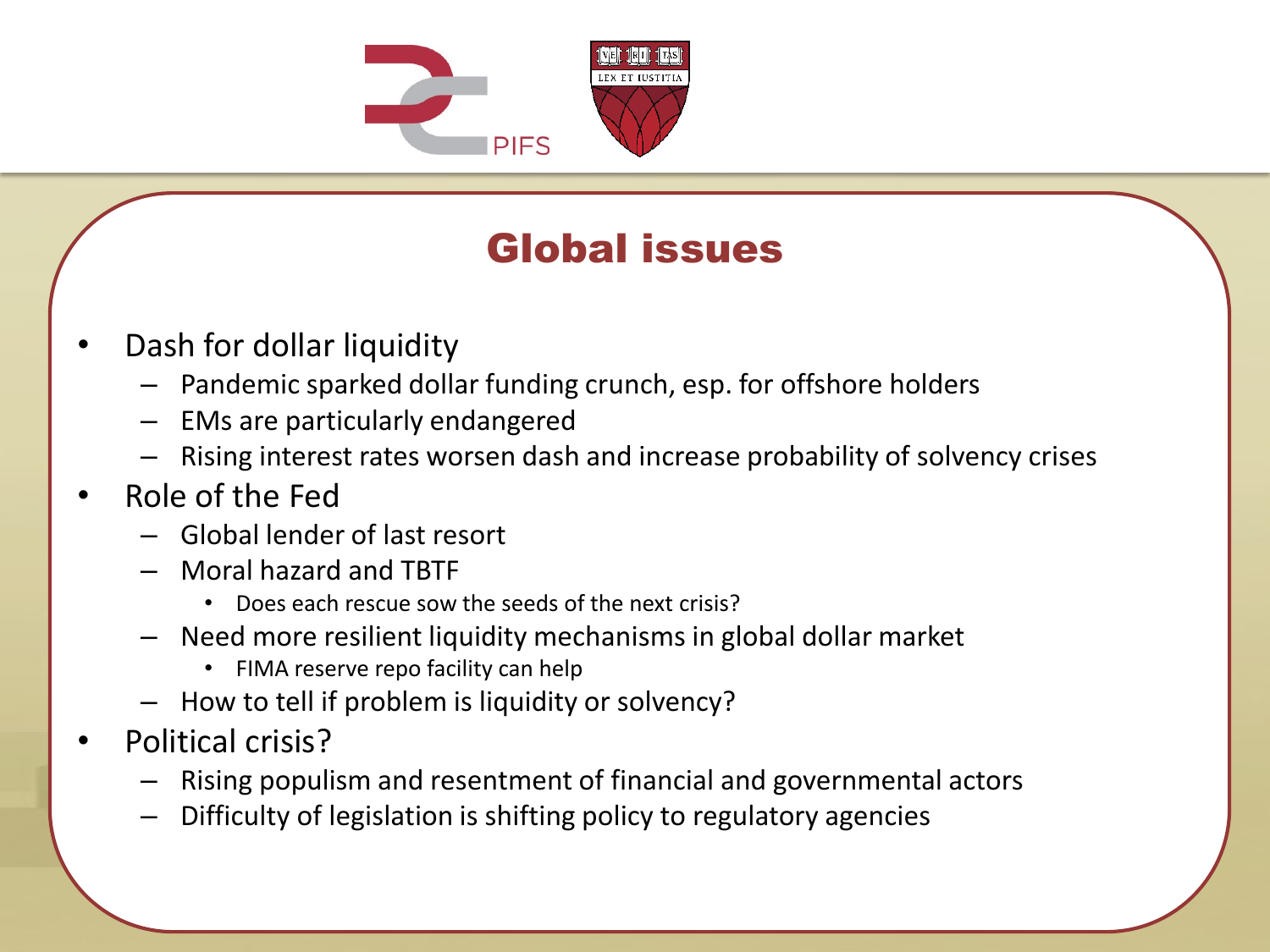

# UPCOMING EVENTS

#### **2022**

**China - U.S. Symposium** *September 28-29, Virtual* 

**Japan - U.S. Symposium** *Dec 1-3, Washington, DC* 

To receive an invitation to other PIFS Symposia, or to recommend your colleagues for participation, please contact: **Whitney Vasey** [wvasey@pifsinternational.org](mailto:wvasey@pifsinternational.org) | 857-242-6072 www.pifsinternational.org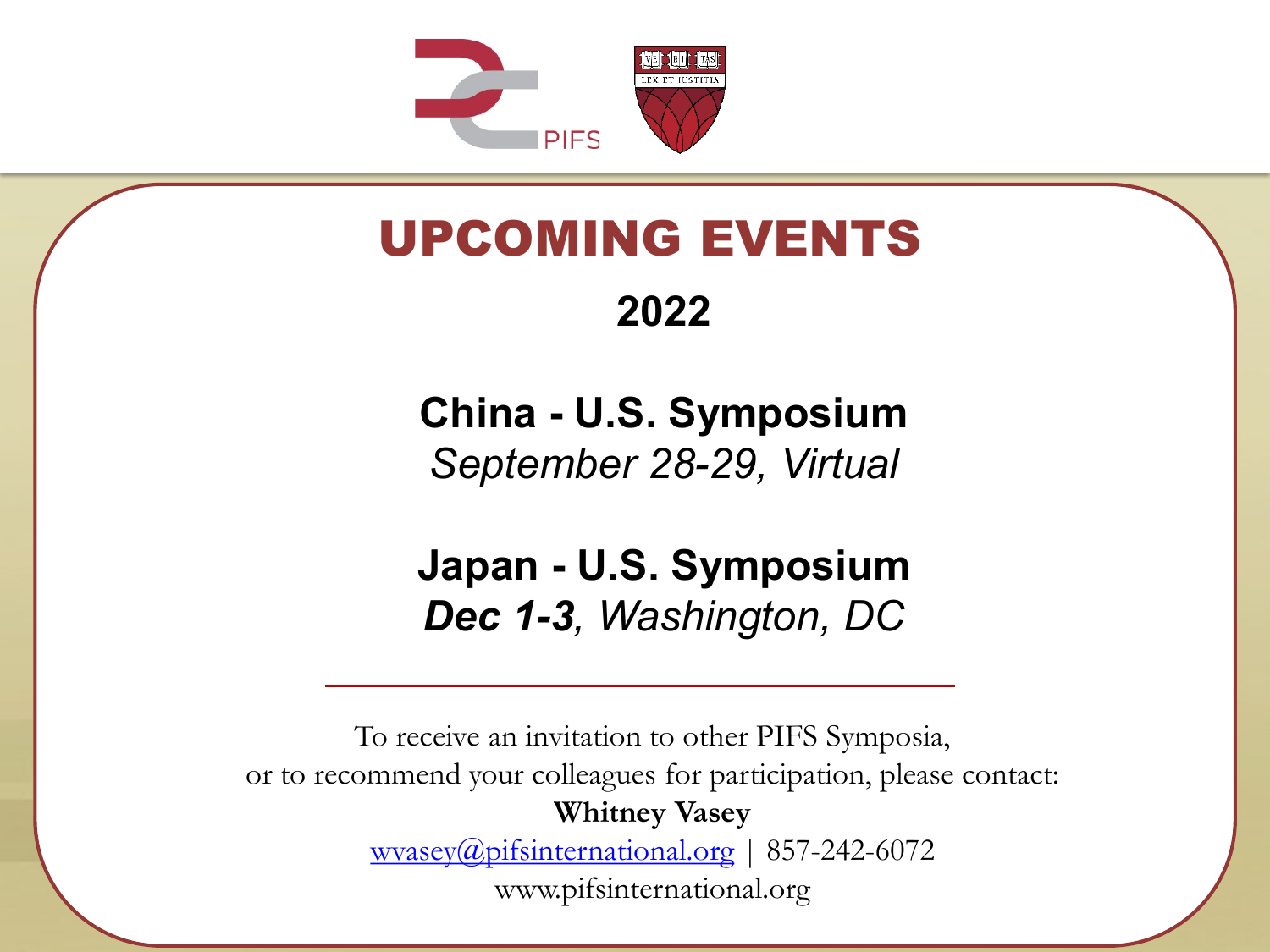

#### **Lead Global Sponsor**



**CITADEL** | Securities

#### **Global Sponsors**